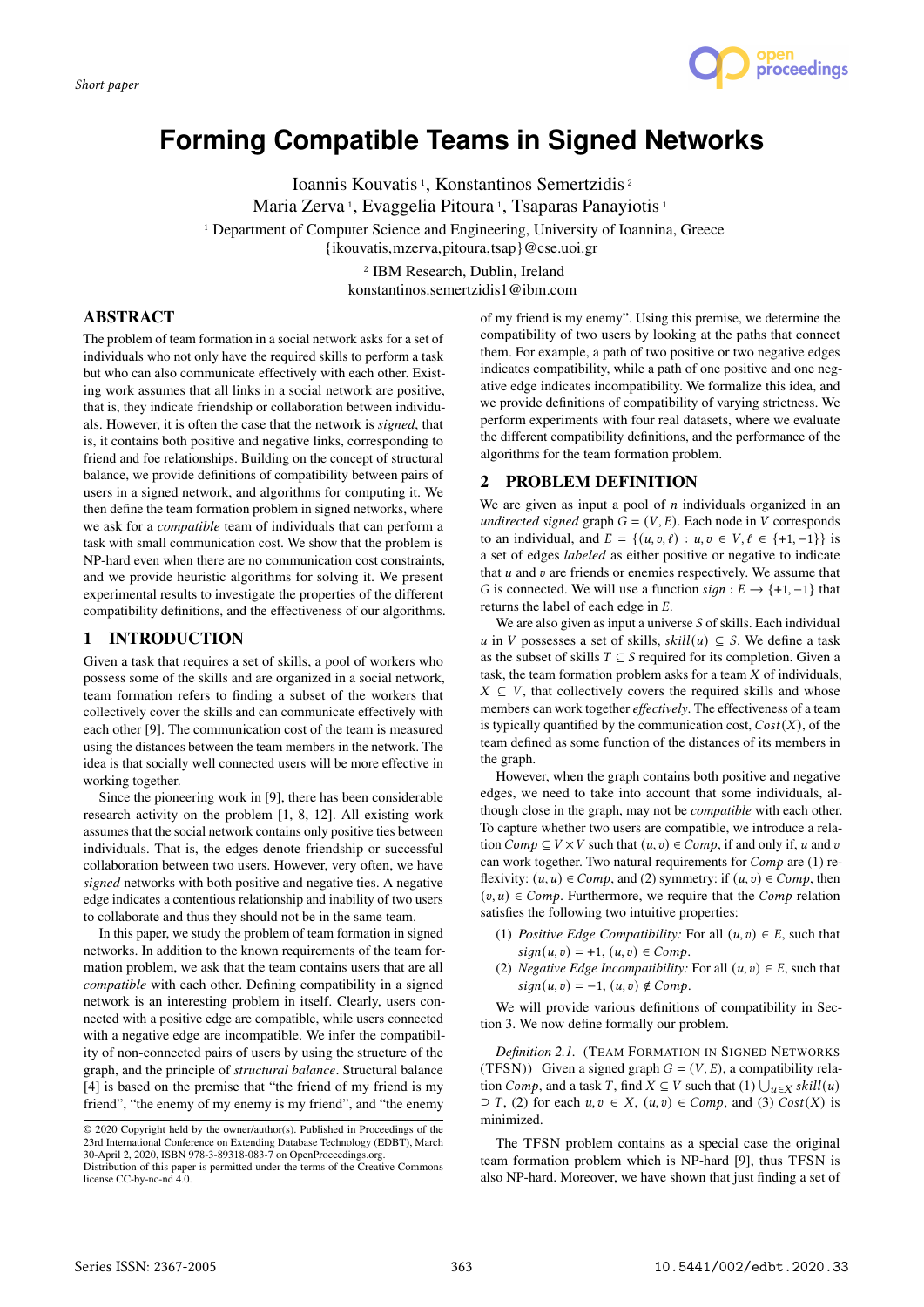compatible users is NP-hard. Let TFSNC denote the simplified version of the TFSN problem, where we drop the third requirement of minimizing the cost. In particular, we have proven the following theorem.

THEOREM 2.2. *The decision version of* TFSNC *is NP-hard for any compatibility relation that satisfies positive edge compatibility and negative edge incompatibility.*

## 3 USER COMPATIBILITY

We start with two basic definitions of compatibility.

*Definition 3.1.* Direct Positive Edge (DPE) compatibility:  $Comp_{DPE} = \{(u, v) \subseteq V \times V : (u, v, +1) \in E\}.$ 

*Definition 3.2.* No Negative Edge (NNE) compatibility:  $Comp_{NNE} = \{(u, v) \subseteq V \times V : (u, v, -1) \notin E\}.$ 

DPE is the strictest form of compatibility, while NNE is the most relaxed one. Specifically,  $Comp_{DPE}$  is the minimal subset of pairs of nodes that satisfies the positive edge compatibility property, while  $Comp_{NNE}$  is the maximal subset of pairs of nodes that satisfies the negative edge incompatibility property.

We will now use the theory of *structural balance* [2, 4, 7] to provide more refined definitions of compatibility. The theory is based on the following socially and psychologically founded premises: (1) the friend of my friend is my friend, (2) the friend of my enemy is my enemy, and (3) the enemy of my enemy is my friend. Let  $P = (v_0, \dots, v_{k+1}), (v_i, v_{i+1}) \in E$  denote a path between nodes  $v_0$  and  $v_{k+1}$  in a signed graph G. We define the sign of the path as  $sign(P) = \prod_{i=0...k} sign(v_i, v_{i+1})$ . We say that path P is positive if  $sign(P) = +1$  and negative if  $sign(P) = -1$ .

CLAIM 1. *A positive path between two nodes and indicates compatibility, while a negative one indicates incompatibility.*

The claim follows from the basic principle of structural balance. To see this, let  $P_{uv} = (x_0, x_1, ..., x_k, x_{k+1}), x_0 = u, x_{k+1} = v$  be a path that connects  $u$  and  $v$ . Let  $F_u$  be the set of friends of  $u$  and  $E_u$  be the set of enemies of u. We start by placing node u in  $F_u$ and traverse the path as follows. When we traverse edge  $(x_i, x_{i+1})$ , if the edge is positive we place  $x_{i+1}$  in the same set as  $x_i$ . That is, the friends of my friends are also my friends, and the friends of my enemies are my enemies. If the edge  $(x_i, x_{i+1})$  is negative then we place  $x_{i+1}$  in the opposite set of  $x_i$ . That is, the enemies of my enemies are my friends, and the enemies of my friends are my enemies. If the path  $P_{uv}$  is positive then v will be placed in  $F_u$ , while if the path is negative it will be placed in  $E_u$ .

We first look at shortest paths. We use  $SP_{uv}$  to denote the set of shortest paths between nodes  $u, v, SP_{uv}^+$  to denote the positive, and  $SP_{uv}^-$  the negative ones.

*Definition 3.3.* Shortest Path (SP) compatibility relations: – All Shortest Path (SPA) compatibility:  $Comp_{SPA} = \{(u, v) \subseteq V \times V$ :  $\forall P_{uv} \in SP_{uv}, sign(P_{uv}) = +1$ .

- Majority Shortest Path (SPM) compatibility:  $Comp_{SPM}$  =  $\{(u, v) \subseteq V \times V : |SP_{uv}^+| \geq |SP_{uv}^-| \}.$ 

– One Shortest Path (SPO) compatibility:  $Comp_{SPO} = \{(u, v) \subseteq$  $V \times V : \exists P_{uv} \in SP_{uv}, sign(P_{uv}) = +1\}.$ 

We further relax compatibility by asking for positive paths that are not necessarily the shortest ones. Based on structural balance, certain triangles are more stable. A general signed graph is structurally balanced, if it does not contain any cycle with an odd number of negative edges [7].

Given a path P, let  $G_P = (P, E[P])$  be the graph induced by the nodes of  $P$ . We say that path  $P$  is structurally balanced if the subgraph  $G_p$  is structurally balanced. Let  $BP_{uv}$  denote the set of all structurally balanced paths between  $u$  and  $v$ .

|     | <b>Input:</b> Signed graph $G$ , query node $q$ .                              |
|-----|--------------------------------------------------------------------------------|
|     | <b>Output:</b> The number of positive and negative shortest paths from $q$     |
|     | to all other nodes in the graph.                                               |
|     | 1: Initialize $N^+(q) = 1$ , $N^-(q) = 0$ $N^+(x) = N^-(x) = 0$ , $L(q) = 0$ . |
|     | $L(x) = \infty$ , empty queue Q.                                               |
|     | 2: $Q$ enqueue $(q)$                                                           |
|     | 3: while $Q \neq 0$ do                                                         |
| 4:  | $u = Q$ . dequeue()                                                            |
| 5:  | for x adjacent to $u$ do                                                       |
| 6:  | if $L(u) + 1 \leq L(x)$ then                                                   |
| 7:  | if $x \notin O$ then                                                           |
| 8:  | Q.enqueue $(x)$                                                                |
| 9:  | $L(x) = L(u) + 1$                                                              |
| 10: | if $sign(u, x) = +1$ then                                                      |
| 11: | $N^+(x)$ += $N^+(u)$ ; $N^-(x)$ += $N^-(u)$                                    |
| 12: | else if $sign(u, x) = -1$ then                                                 |
| 13: | $N^{-}(x)$ += $N^{+}(u)$ : $N^{+}(x)$ += $N^{-}(u)$                            |
|     | 14: <b>return</b> $(N^+, N^-, L)$                                              |

*Definition 3.4.* Structurally Balanced Path (SBP) compatibility:  $Comp_{SBP} = \{(u, v) \subseteq V \times V : \exists P_{uv} \in BP_{uv}, sign(P_{uv}) = +1\}.$ 

The motivation for SBP compatibility is that, in addition to  $P_{uv}$ being positive, asking for  $G_p$  to be structurally balanced means that the sign of any edge connecting  $u$  and  $v$  must be positive, otherwise a cycle with an odd number of negative edges will be created. Note that SBP-compatibility does not imply SP-compatibility. Consider the example in Figure 1(a). The (only) shortest path between u and v is  $(u, x_1, v)$  which is negative, and thus u, v are not SP-compatible. However,  $u$  and  $v$  are SBP-compatible, since the path  $(u, x_2, x_3, x_4, v)$  is positive and structurally balanced. Note that there is a shorter path  $(u, x_2, x_1, v)$  between u and v that is positive, but not structurally balanced, since the shortcut edge  $(u, x_1)$  creates the unbalanced triangle  $(u, x_1, x_2)$ .

It is easy to see that the following holds:

PROPOSITION 3.5.  $Comp_{\text{dpe}} \subseteq Comp_{\text{spa}} \subseteq Comp_{\text{spm}} \subseteq$  $Comp_{\text{spo}} \subseteq Comp_{\text{sbp}} \subseteq Comp_{\text{nne}}.$ 

*Algorithms.* We now present algorithms for SP and SBP compatibility. Algorithm 1 shows the modified BFS algorithm for counting positive and negative shortest paths. Given the query node q, for each node  $x \in V$  in the graph, the algorithm maintains the numbers  $N^+(x)$  and  $N^-(x)$  of positive and negative shortest paths respectively and the length of the shortest path  $L(x)$  from q to  $x$ . When reaching node  $x$  from node  $u$  through a shortest path (line 6), if the edge  $(u, x)$  is positive, we increment the number of positive and negative paths of x by  $N^+(u)$  and  $N^-(u)$  respectively, since all paths retain their sign. If the edge  $(u, x)$  is negative, we increment  $N^{-}(x)$  by  $N^{+}(u)$ , and  $N^{+}(x)$  by  $N^{-}(u)$ , since the sign of the paths change. Each edge is examined only once.

The efficient enumeration of shortest paths is possible due to the prefix property that a shortest path between  $q$  and  $x$  that goes through node  $u$  must use a shortest path from  $q$  to  $u$ . However, this is not the case for shortest structurally balanced paths. Consider the example in Figure 1(b). The shortest structurally balanced path from u to  $x_4$  is  $(u, x_3, x_4)$ . However, the shortest structurally balanced path  $(u, x_1, x_2, x_4, x_5, v)$  from u to v goes through node  $x_4$  but not through the shortest structurally balanced path from  $u$ to  $x_4$ , since the path  $(u, x_3, x_4, x_5, v)$  is not structurally balanced.

Since the exact algorithm is prohibitively expensive for large graphs, due to the exponential number of paths, we also consider a heuristic alternative for SBP-compatibility that counts only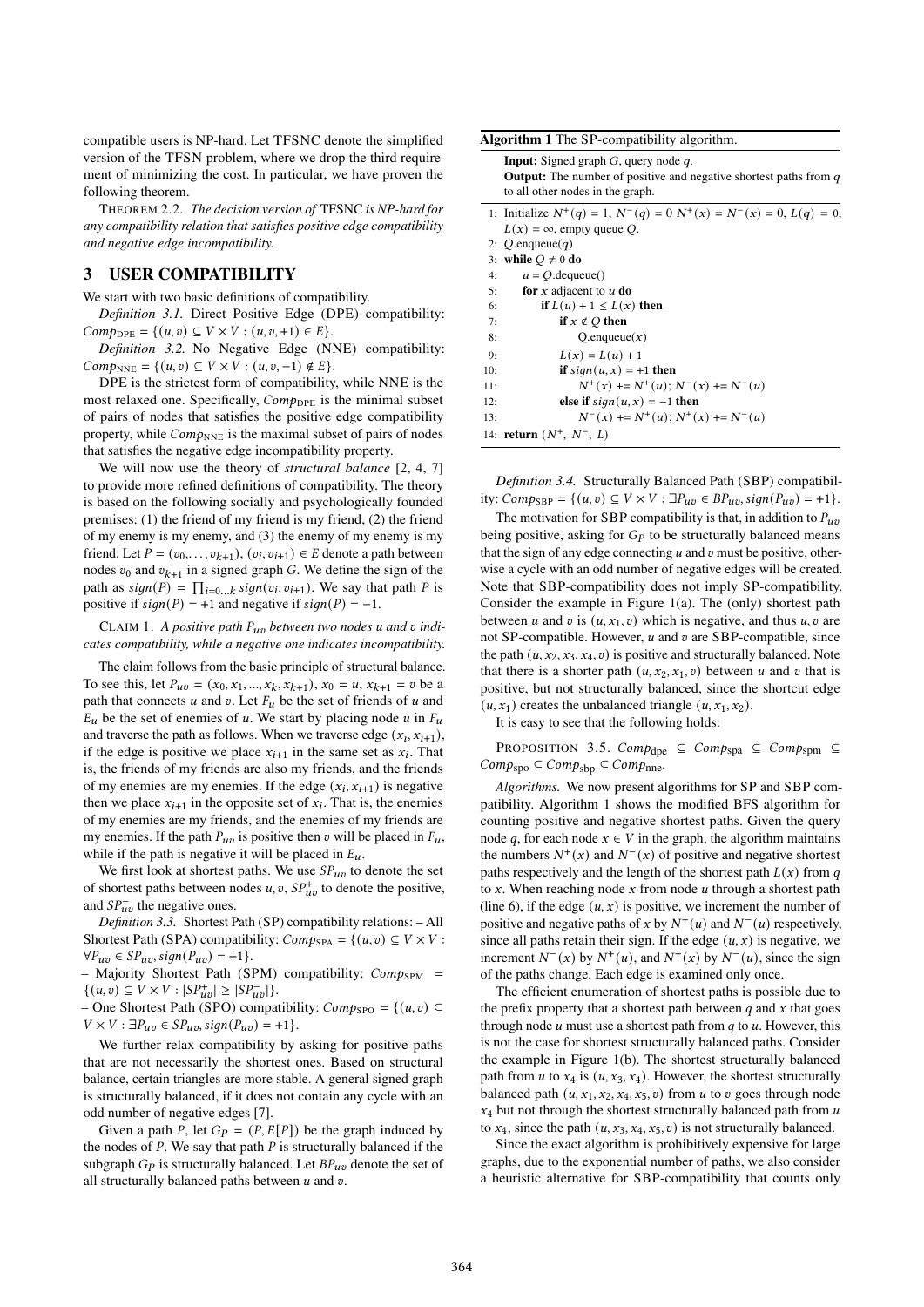

Figure 1: (a)  $u$  and  $v$  are SBP but not SP compatible. (b) It does not suffice to keep a single path from  $u$  to  $x_4$ .

 $\overline{AB}$   $\overline{AB}$   $\overline{AC}$   $\overline{AC}$   $\overline{AC}$   $\overline{AC}$   $\overline{AC}$   $\overline{AC}$   $\overline{AC}$   $\overline{AC}$   $\overline{AC}$   $\overline{AC}$   $\overline{AC}$   $\overline{AC}$   $\overline{AC}$   $\overline{AC}$   $\overline{AC}$   $\overline{AC}$   $\overline{AC}$   $\overline{AC}$   $\overline{AC}$   $\overline{AC}$   $\overline{AC}$   $\overline{AC}$   $\overline{$ 

| $\arg$ oriunin $\angle$ ream formation argorium. |                                                                                              |  |  |  |  |
|--------------------------------------------------|----------------------------------------------------------------------------------------------|--|--|--|--|
|                                                  | <b>Input:</b> Signed graph $G$ , task $T$ , compatibility relation $Comp$ .                  |  |  |  |  |
|                                                  | <b>Output:</b> Team X.                                                                       |  |  |  |  |
|                                                  | 1: Initialize $S \leftarrow \emptyset$ . //S: skills covered so far                          |  |  |  |  |
|                                                  | 2: Initialize $\mathcal{L} \leftarrow \emptyset$ . // $\mathcal{L}$ : set of candidate teams |  |  |  |  |
|                                                  | 3: Select skill s from T //skill selection                                                   |  |  |  |  |
|                                                  | 4: for each $u$ with skill s do                                                              |  |  |  |  |
| 5:                                               | $X \leftarrow \{u\}$ //X: candidate team                                                     |  |  |  |  |
| 6:                                               | $S \leftarrow S \cup (T \cap skills(u))$                                                     |  |  |  |  |
| 7:                                               | while $S \neq T$ do                                                                          |  |  |  |  |
| 8:                                               | Select skill s from $T-S$ //skill selection                                                  |  |  |  |  |
| 9:                                               | Select user v with skill <i>s</i> //user selection                                           |  |  |  |  |
| 10:                                              | s.t. $(v, x) \in Comp$ for all x in X                                                        |  |  |  |  |
| 11:                                              | $X \leftarrow X \cup \{v\}$                                                                  |  |  |  |  |
| 12:                                              | $S \leftarrow S \cup (T \cap skills(v))$                                                     |  |  |  |  |
| 13:                                              | $\mathcal{L} \leftarrow \mathcal{L} \cup X$                                                  |  |  |  |  |
|                                                  | 14: <b>return</b> $argmin_{X \in \Gamma} (Cost(X))$                                          |  |  |  |  |

paths having the prefix property. We will use SBP to denote the compatibility relation computed by the exact exhaustive algorithm, and  $SBP<sub>H</sub>$  the output of the heuristic algorithm.

## 4 TEAM FORMATION

We now present algorithms for the TFSN problem. Recall that our goal is to find a team of compatible users, that covers all skills, and minimizes the communication cost. The communication cost is defined as the largest distance between any two pairs of users in the team. We define the distance between two users looking at the positive paths connecting them. Specifically, for DPE and SP compatibility, distance is the length of the shortest path, while for SBP the length of the shortest structurally balanced positive path. For NNE compatibility, since there be no positive paths, we define distance as the length of the shortest path ignoring its sign.

Algorithm 2 is a generic algorithm that incrementally builds a solution, each time considering an uncovered skill and adding a compatible user having this skill, until all skills are covered. There are two placeholders in this algorithm. The first is the policy for selecting a skill (lines 3 and 8), and the second the policy for selecting a candidate user (line 9).

We consider two policies for selecting skills: select the rarest skill first (as in [9]), and select the least compatible skill first. We define the compatibility degree  $cd(s)$  of skill s based on the compatibility between the users with skill s and the users with all other skills:  $cd(s) = \sum_{s_j \in S, s_j \neq s} cd(s, s_j)$ , where  $cd(s, s_j) = |\{(u_i, u_j) :$  $(u_i, u_j) \in Comp, s \in skills(u_i) \text{ and } s_j \in skills(u_j)\}.$ 

| <b>Table 1: Dataset Statistics</b> |  |
|------------------------------------|--|
|------------------------------------|--|

|            | Slashdot   | Epinions       | Wikipedia      |
|------------|------------|----------------|----------------|
| $\#$ users | 214        | 28.854         | 7.066          |
| #edges     | 304        | 208,778        | 100,790        |
| #neg edges | 89 (29.2%) | 34,941 (16.7%) | 21,765 (21.5%) |
| diameter   | Q          | 11             |                |
| #skills    | 1.024      | 523            | 500            |

We also consider two policies for selecting users: select the user that has the minimum distance, and select the user that is

#### Table 2: Comparison of compatibility relations

| <b>SPA</b> | <b>SPM</b> | <b>SPO</b> | SBP <sub>H</sub> | <b>SBP</b> | <b>NNE</b> |
|------------|------------|------------|------------------|------------|------------|
| Slashdot   |            |            |                  |            |            |
| 44.72      | 55.72      | 72.45      | 97.85            | 99.38      | 99.64      |
| 80.57      | 86.19      | 92.63      | 99.11            | 99.47      | 99.50      |
| 4.13       | 4.37       | 4.57       | 4.95             | 4.97       | 4.53       |
| Epinions   |            |            |                  |            |            |
| 29.61      | 62.98      | 86.46      | 99.82            |            | 99.99      |
| 97.25      | 98.90      | 99.66      | 99.99            |            | 99.99      |
| 3.48       | 3.82       | 3.87       | 3.97             |            | 3.83       |
| Wikipedia  |            |            |                  |            |            |
| 21.98      | 59.33      | 87.51      | 99.56            |            | 99.91      |
| 66.17      | 87.31      | 97.32      | 99.87            |            | 99.96      |
| 2.85       | 3.23       | 3.30       | 3.38             |            | 3.25       |
|            |            |            |                  |            |            |

Table 3: Comparison with unsigned team formation

|                 | <b>SPA</b> | <b>SPM</b> | SPO. | SBP | <b>NNE</b> |
|-----------------|------------|------------|------|-----|------------|
| Ignore sign     | $0\%$      | 2%         | 2%   | 26% | 30%        |
| Delete negative | $0\%$      | 2%         | 18%  | 66% | 76%        |

most compatible among the remaining users. The first selection aims at minimizing the cost, while the second at maximizing the chances of finding a group of compatible users. We experimentally evaluate different combinations of these policies in Section 5.

## 5 EXPERIMENTAL EVALUATION

In this section, we compare the different compatibility relations on real datasets and evaluate the team formation algorithm.

Datasets. Table 1 details our real-world datasets. *Slashdot* contains information about users and their posts on Slashdot. We obtained a network of Slashdot users [11], where users have tagged their relationships as friend or foe. Then we used the categories of users' posts as skills. *Epinions* contains information about users and their reviews about products. The dataset is created by combining a signed network of Epinions users [11] with the RED<sup>1</sup> dataset which contains information about the products and product categories the users have reviewed. We used the unique user ids to match users in the two datasets, and we assigned as skills to users the categories of the products they have reviewed. *Wikipedia* [11] is a signed network of editors. The edge sign corresponds to a positive or negative vote in admin elections. Since there was no skill information, we assigned synthetically generated skills to its users. We generated 500 distinct skills with frequencies following a Zipf distribution as in real data. Each skill is assigned to users in the network uniformly at random.

Compatibility Relations. In Table 2, we report the percentage of compatible pairs of users and skills. The DPE is excluded from our analysis, since this corresponds to finding cliques and team formation is too restrictive. Two skills  $s_1$  and  $s_2$  are compatible if they have compatibility degree  $cd(s_1, s_2) > 0$ , i.e., there is at least one compatible pair of users  $(u, v)$  such that u has  $s_1$  and v has  $s_2$ (including self-compatibility, if the same user has both skills).

As expected, the number of compatible user and skill pairs increases as we relax the notion of compatibility. For SPA, less than half of the pairs of nodes are compatible, and as low as 21.98% for the case of *Wikipedia*. Also, in most cases, for a sizeable fraction of pairs of skills there are no compatible users, indicating that for many skill combinations there can be no compatible team. Another interesting observation is that the fraction of compatible pairs for SBP is comparable with that for NNE. This means that, for all pairs that are not directly connected with a negative edge, there exists at least one positive structurally balanced path that connects them.

<sup>1</sup> https://projet.liris.cnrs.fr/red/